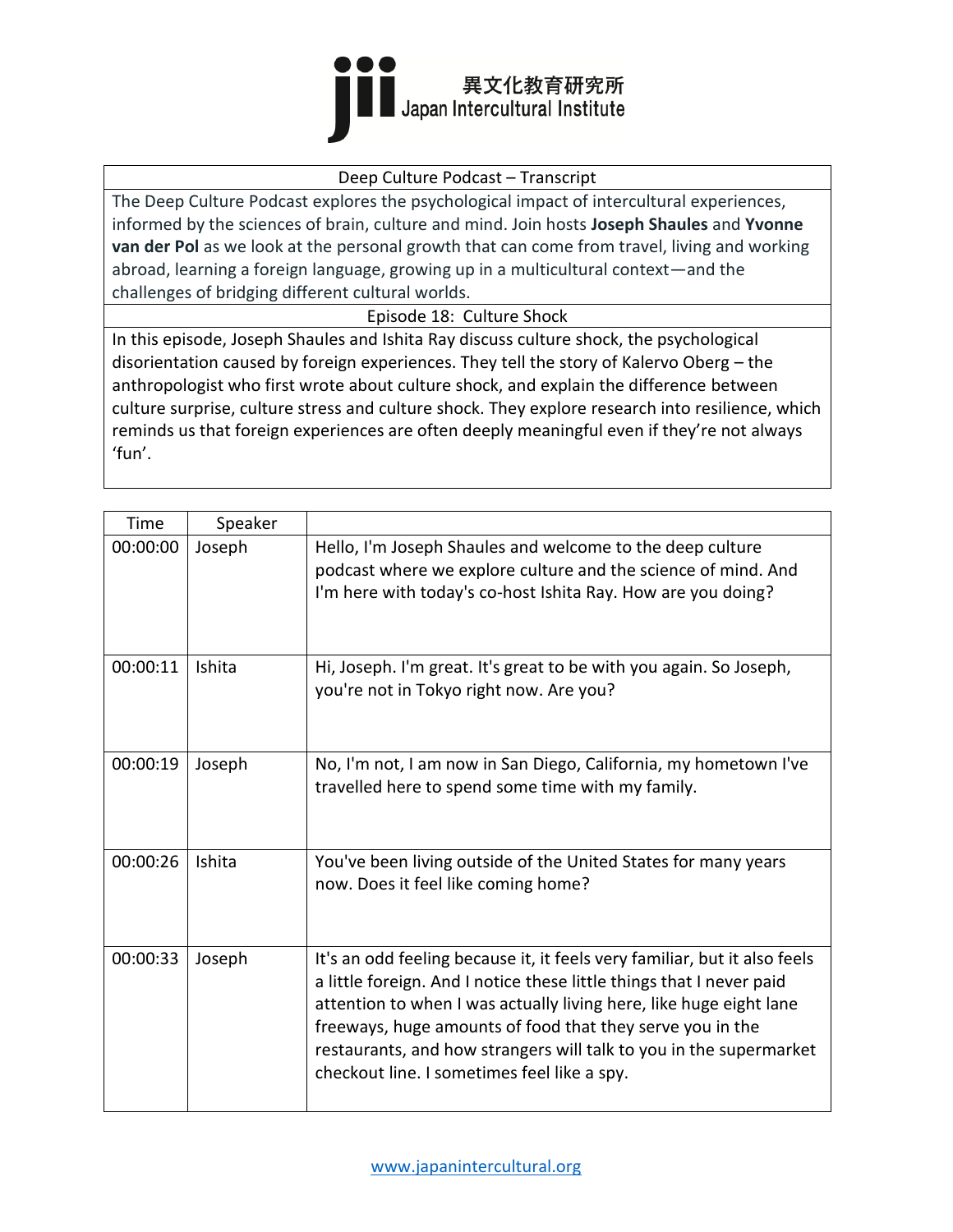

| 00:00:57 | Ishita | A spy!                                                                                                                                                                                                                                                                                        |
|----------|--------|-----------------------------------------------------------------------------------------------------------------------------------------------------------------------------------------------------------------------------------------------------------------------------------------------|
| 00:00:58 | Joseph | Well, you know, everything is familiar, but it's like I have this<br>secret life apart from everyone else. And like I'm observing<br>everything that, that goes on.                                                                                                                           |
| 00:01:06 | Ishita | When I came back to India, after staying in Europe, I noticed these<br>little things too - like how people communicate indirectly in India.<br>Like when my mother says, "Are you hungry?", she usually means<br>"I am hungry. I want to have dinner right now."                              |
| 00:01:29 | Joseph | That's funny, that's something you would not have been thinking<br>about before you left India, right?                                                                                                                                                                                        |
| 00:01:35 | Ishita | Exactly. And it's sometimes called reentry shock or reverse culture<br>shock.                                                                                                                                                                                                                 |
| 00:01:42 | Joseph | You know, it's a reminder of how really powerful psychologically a<br>foreign experience is because spending time away even changes<br>our perceptions of back home.                                                                                                                          |
| 00:01:53 | Ishita | Yes. And It's not just when we come back home but often even<br>more so when we leave home and spend time in foreign places,<br>we experienced culture shock. And that is the theme of today's<br>episode, culture shock, this psychological disorientation caused by<br>foreign experiences. |
| 00:02:16 | Joseph | So we're going to look a bit at the psychology of culture shock.<br>What is it? Why does it happen? What can we do about it                                                                                                                                                                   |
| 00:02:25 | Ishita | And that brings us to Part One: Surprise, Stress and Shock.<br>Let's start with the definition of culture shock from the Oxford<br>Languages Dictionary: "It's the feeling of disorientation<br>experienced by someone who is suddenly subjected to an                                        |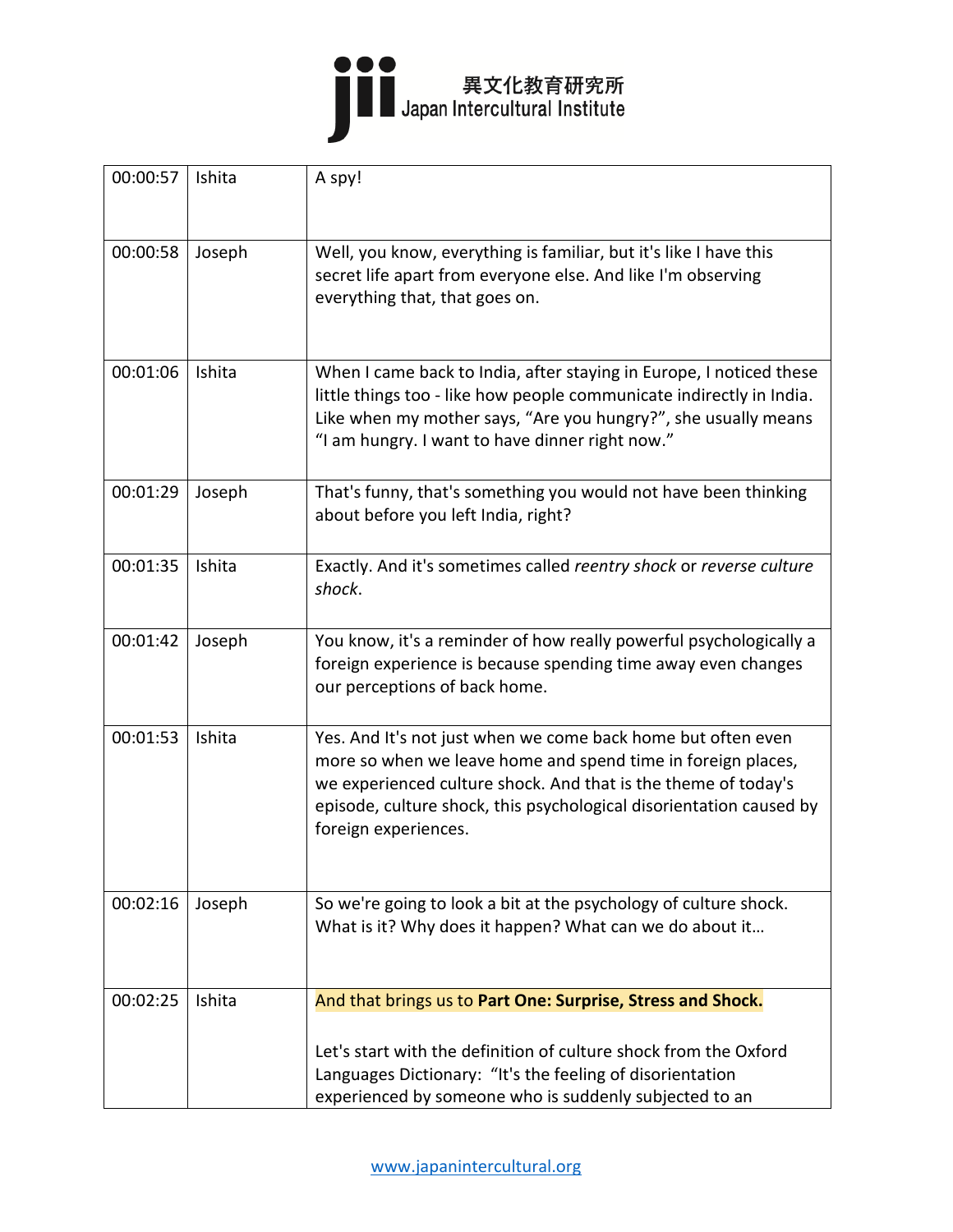

|          |        | unfamiliar culture, way of life or set of attitudes."                                                                                                                                                                                                                                                                                                                             |
|----------|--------|-----------------------------------------------------------------------------------------------------------------------------------------------------------------------------------------------------------------------------------------------------------------------------------------------------------------------------------------------------------------------------------|
| 00:02:55 | Joseph | The first time that I remember experiencing that was when I went<br>on a three-month homestay in Mexico when I was 19. And I was<br>definitely off balance sometimes. It was a great experience, but I<br>do remember feeling lonely and sometimes like, I don't want to go<br>out of my room. I remember eating lots of cookies.                                                 |
| 00:03:15 | Ishita | I vividly remember this grey saturday afternoon in March, when I<br>was in France, coming from a tropical country, I had expected that<br>the weather will start brightening up by March and then the white<br>snowflakes started to appearagain!                                                                                                                                 |
| 00:03:33 | Joseph | Oh no                                                                                                                                                                                                                                                                                                                                                                             |
| 00:03:33 | Ishita | Except they weren't magical anymore. You know, all of a sudden<br>the novelty, the excitement of experiencing snow, all that had<br>vanished into thin air. And I just burst out crying. It was as if the<br>snow symbolized everything foreign and unfamiliar to me at that<br>moment. And I just couldn't bear the burden of the foreign winter<br>anymore.                     |
| 00:04:03 | Joseph | What a wonderful phrase - "foreign winter". That really captures<br>this feeling of culture shock.                                                                                                                                                                                                                                                                                |
| 00:04:12 | Ishita | But you know this is still pretty vague to me because that was just<br>my personal story, but people have a lot of different reactions.                                                                                                                                                                                                                                           |
| 00:04:23 | Joseph | And people use the word culture shock to mean many different<br>things. So let's dig a bit deeper into this, and I think we should tell<br>the story of the creation of the word culture shock.                                                                                                                                                                                   |
|          |        |                                                                                                                                                                                                                                                                                                                                                                                   |
| 00:04:36 | Ishita | Great idea. It goes back to an article by Kalervo Oberg                                                                                                                                                                                                                                                                                                                           |
| 00:04:42 | Joseph | Kalervo Oberg was a Canadian anthropologist. And in 1954, he<br>gave a speech at the women's club of Rio de Janeiro. So the story<br>goes that that was the first time that the word culture shock was<br>used. Now he described it as an occupational disease of someone<br>who has been transplanted abroad. And later that speech was<br>reprinted in an anthropology journal. |
| 00:05:07 | Ishita | I am imagining the scene that there are these American expatriate<br>women living in Brazil, probably pretty privileged.                                                                                                                                                                                                                                                          |
| 00:05:18 | Joseph | I bet that's true. In his speech for example, he talks about the<br>problem of not knowing how to talk to servants.                                                                                                                                                                                                                                                               |
| 00:05:25 | Ishita | It's very interesting to read the article today because some parts<br>sound so dated, and yet his basic analysis of what causes culture<br>shock still seems really insightful.                                                                                                                                                                                                   |
| 00:05:39 | Joseph | And the opening of the article is timeless and now I'm                                                                                                                                                                                                                                                                                                                            |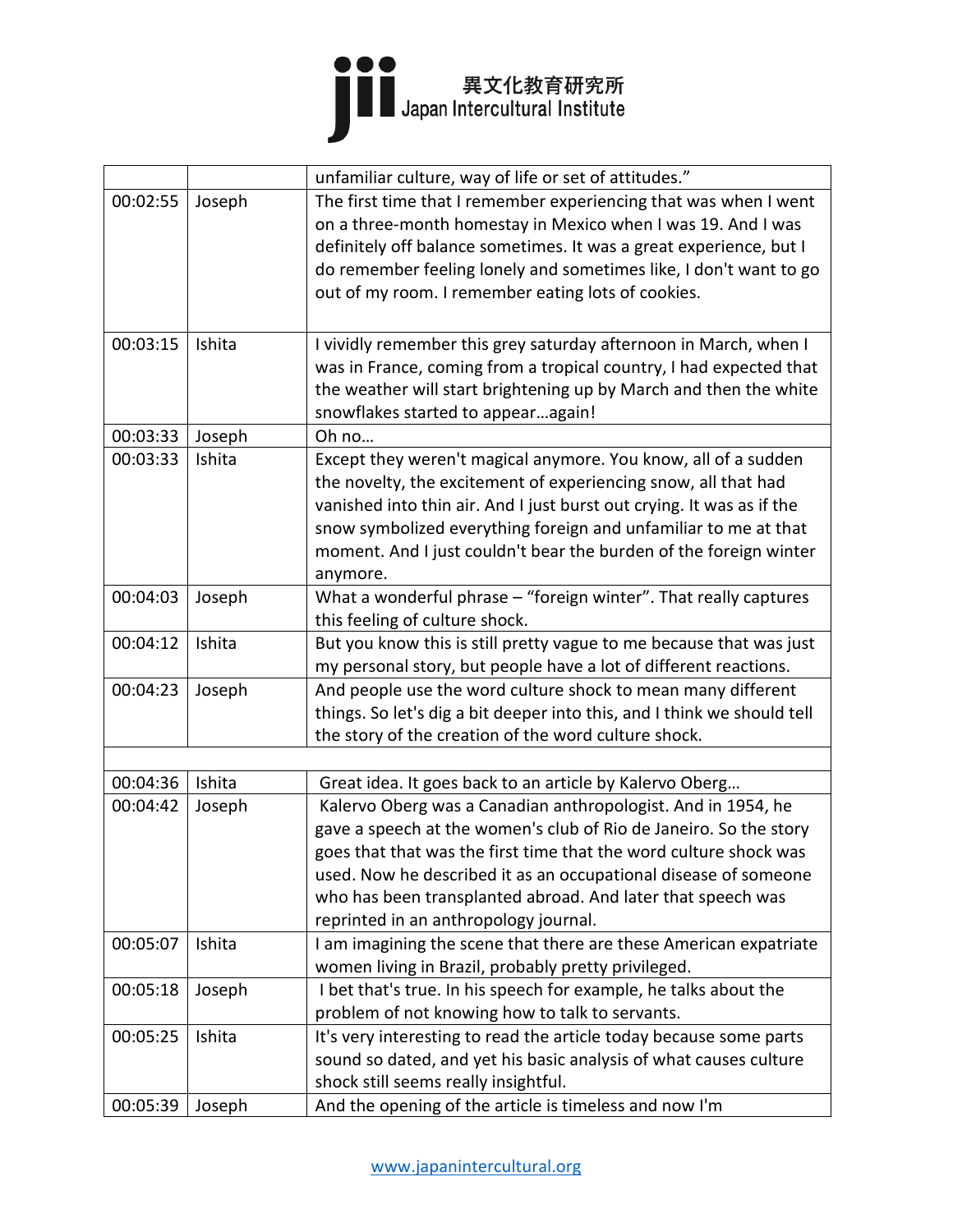|          |        | paraphrasing just a little bit, but let's read some.                                                                                                                                                                                                                                                                                                                                                      |
|----------|--------|-----------------------------------------------------------------------------------------------------------------------------------------------------------------------------------------------------------------------------------------------------------------------------------------------------------------------------------------------------------------------------------------------------------|
|          |        | "Culture shock is caused by the anxiety that results from losing all<br>our familiar signs and symbols of social intercourse. The thousand<br>and one ways in which we orient ourselves to the situations of<br>daily life. When to shake hands and what to say when we meet<br>people, these cues may be words, gestures, facial expressions,<br>customs, or norms."                                     |
| 00:06:20 | Ishita | And he's not talking here about strange food or exotic customs.<br>Rather it's differences in everyday behavior, which tires us out. He<br>goes on to say,<br>"All of us depend for our peace of mind and our efficiency on<br>hundreds of these cues. Most of which we do not carry on the level<br>of conscious awareness."                                                                             |
| 00:06:48 | Joseph | And he's really talking about deep culture. In fact, Edward Hall,<br>who published The Silent Language five years later in 1959 is given<br>credit as one of the first people to talk about how culture<br>influences us unconsciously. But Oberg had understood that<br>culture shock happens because our unconscious mind must adapt<br>to new ways of seeing the world, of interacting with the world. |
| 00:07:17 | Ishita | He uses a metaphor that we often hear. He or she is like a 'fish out<br>of water', no matter how broadminded or full of good will, you<br>may be a series of props have been knocked from under you.                                                                                                                                                                                                      |
| 00:07:32 | Joseph | I like this idea, it's not a question of goodwill or being open-<br>minded or being curious. It's simply that your mind loses its<br>bearings and you cannot navigate like normal.                                                                                                                                                                                                                        |
| 00:07:47 | Ishita | And I think anyone who has travelled to a foreign country has<br>experienced this to one degree or another, a feeling of being<br>overwhelmed by new surroundings, mentally tired when exploring<br>a new city or feeling homesick and missing familiar food and<br>friends. But I feel like it's still not clear if all of these things are the<br>same thing or not.                                    |
| 00:08:15 | Joseph | I know that in my work with students who will be going abroad, I<br>divide the experience into three categories: Culture Surprise,<br>Culture Stress, and Culture Shock.                                                                                                                                                                                                                                  |
| 00:08:27 | Ishita | So Culture Surprise is when you start noticing cultural differences -<br>it can be interesting, it can be surprising or stressful. It's like,<br>"Wow, look at that!"                                                                                                                                                                                                                                     |
| 00:08:40 | Joseph | And then Culture Stress - that's the mental stress caused by the<br>unfamiliar things in everyday life. So like, "How do I use this stupid<br>ATM machine? Because this ATM is different than the one back                                                                                                                                                                                                |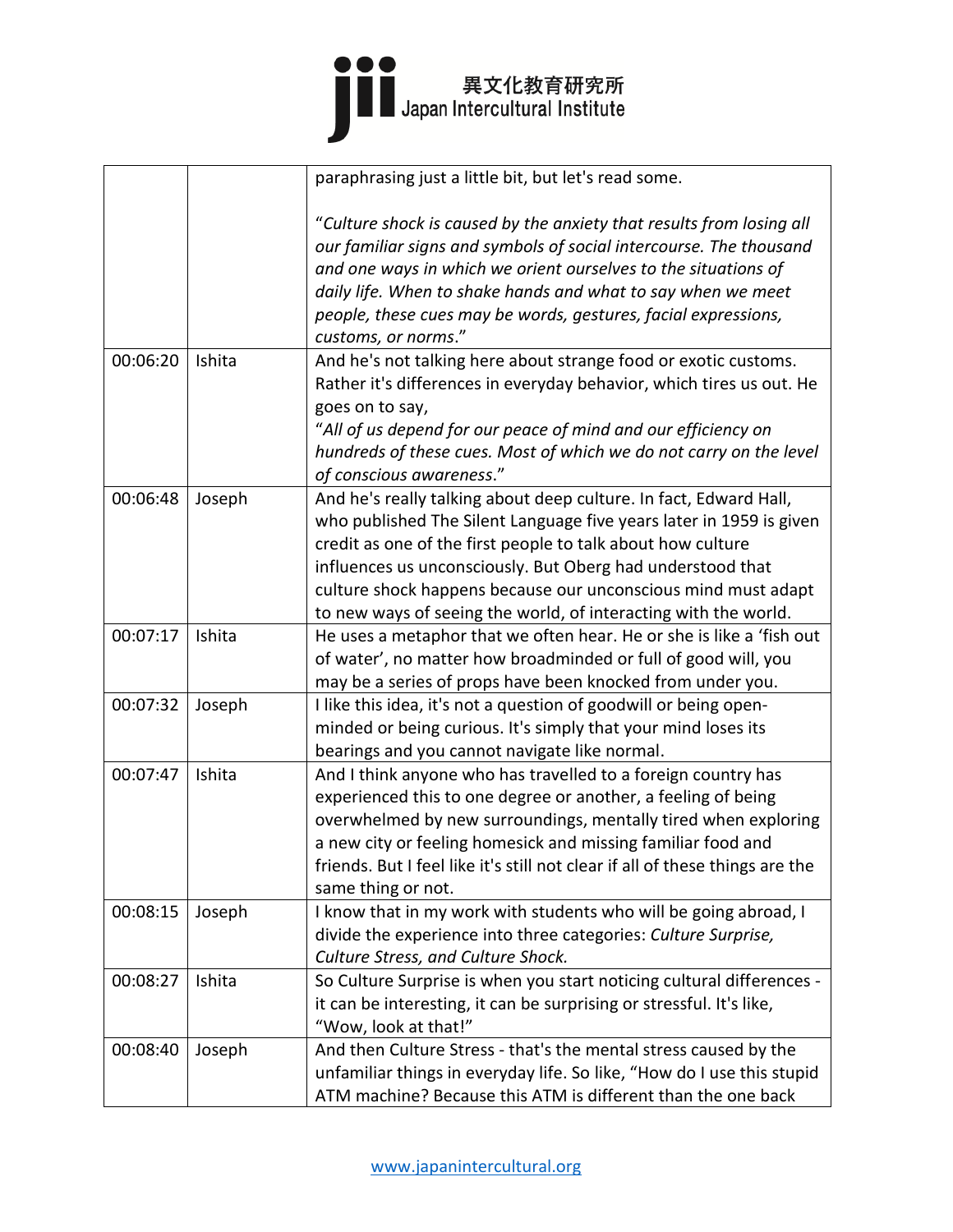

| alone?"<br>00:09:11<br>Ishita<br>Did you come up with those?<br>To be honest, I can't remember. I've been using them for a long<br>00:09:13<br>Joseph<br>time and I would like to say that they come from Janet Bennett,<br>but I was not able to find the reference.<br>00:09:23<br>Ishita<br>lot of different experiences.<br>00:09:32<br>Joseph<br>situations and personalities are so different. It's really hard to<br>make generalizations or to predict how someone will react to<br>being in a foreign environment. But there are some models that<br>people have created, to help understand this process.<br>And that brings us to Part Two: The W-curve.<br>00:10:28<br>Joseph<br>You know, when we were planning this episode, I asked the<br>members of the podcast team, if they could share experiences of<br>culture shock, and everyone had lots of things to share. The<br>problem is everyone's reactions are very particular, very<br>individual, and I think that's one reason that it's hard to fit the<br>culture shock experience into a kind of broad theoretical<br>framework.<br>00:10:31<br>Ishita<br>True, but I think it's still important to know about some of the<br>model of culture shock is the W-curve.<br>00:10:43<br>Joseph<br>been around a long time. And I found that it is being used by<br>universities to talk about the adjustment gone through by<br>incoming freshmen students.<br>00:11:04<br>Ishita<br>It makes sense, because if you are leaving home for the first time<br>and coming to live on a college campus, it can be a huge<br>adjustment. Culture shock is not simply when we go to a foreign<br>country, it can happen any time when have to adjust to a new<br>environment. |  | home, or maybe it doesn't have the language that I speak." And<br>then Culture Shock is a kind of depression or mental tiredness, but<br>there's no specific reason for it. It's just that our psychological<br>batteries are low, this feeling of - "Could you just leave me |
|--------------------------------------------------------------------------------------------------------------------------------------------------------------------------------------------------------------------------------------------------------------------------------------------------------------------------------------------------------------------------------------------------------------------------------------------------------------------------------------------------------------------------------------------------------------------------------------------------------------------------------------------------------------------------------------------------------------------------------------------------------------------------------------------------------------------------------------------------------------------------------------------------------------------------------------------------------------------------------------------------------------------------------------------------------------------------------------------------------------------------------------------------------------------------------------------------------------------------------------------------------------------------------------------------------------------------------------------------------------------------------------------------------------------------------------------------------------------------------------------------------------------------------------------------------------------------------------------------------------------------------------------------------------------------------------------------------------------------------------------|--|-------------------------------------------------------------------------------------------------------------------------------------------------------------------------------------------------------------------------------------------------------------------------------|
|                                                                                                                                                                                                                                                                                                                                                                                                                                                                                                                                                                                                                                                                                                                                                                                                                                                                                                                                                                                                                                                                                                                                                                                                                                                                                                                                                                                                                                                                                                                                                                                                                                                                                                                                            |  |                                                                                                                                                                                                                                                                               |
|                                                                                                                                                                                                                                                                                                                                                                                                                                                                                                                                                                                                                                                                                                                                                                                                                                                                                                                                                                                                                                                                                                                                                                                                                                                                                                                                                                                                                                                                                                                                                                                                                                                                                                                                            |  |                                                                                                                                                                                                                                                                               |
|                                                                                                                                                                                                                                                                                                                                                                                                                                                                                                                                                                                                                                                                                                                                                                                                                                                                                                                                                                                                                                                                                                                                                                                                                                                                                                                                                                                                                                                                                                                                                                                                                                                                                                                                            |  |                                                                                                                                                                                                                                                                               |
|                                                                                                                                                                                                                                                                                                                                                                                                                                                                                                                                                                                                                                                                                                                                                                                                                                                                                                                                                                                                                                                                                                                                                                                                                                                                                                                                                                                                                                                                                                                                                                                                                                                                                                                                            |  | So when we talk about culture shock, we are really talking about a                                                                                                                                                                                                            |
|                                                                                                                                                                                                                                                                                                                                                                                                                                                                                                                                                                                                                                                                                                                                                                                                                                                                                                                                                                                                                                                                                                                                                                                                                                                                                                                                                                                                                                                                                                                                                                                                                                                                                                                                            |  | I agree. And I don't think culture shock is one single thing. People's                                                                                                                                                                                                        |
|                                                                                                                                                                                                                                                                                                                                                                                                                                                                                                                                                                                                                                                                                                                                                                                                                                                                                                                                                                                                                                                                                                                                                                                                                                                                                                                                                                                                                                                                                                                                                                                                                                                                                                                                            |  |                                                                                                                                                                                                                                                                               |
|                                                                                                                                                                                                                                                                                                                                                                                                                                                                                                                                                                                                                                                                                                                                                                                                                                                                                                                                                                                                                                                                                                                                                                                                                                                                                                                                                                                                                                                                                                                                                                                                                                                                                                                                            |  |                                                                                                                                                                                                                                                                               |
|                                                                                                                                                                                                                                                                                                                                                                                                                                                                                                                                                                                                                                                                                                                                                                                                                                                                                                                                                                                                                                                                                                                                                                                                                                                                                                                                                                                                                                                                                                                                                                                                                                                                                                                                            |  | theories that are out there. For example, I think the most common                                                                                                                                                                                                             |
|                                                                                                                                                                                                                                                                                                                                                                                                                                                                                                                                                                                                                                                                                                                                                                                                                                                                                                                                                                                                                                                                                                                                                                                                                                                                                                                                                                                                                                                                                                                                                                                                                                                                                                                                            |  | And when I was researching this episode, I looked around to see if<br>people were still using the W- curve model or theory. Because it's                                                                                                                                      |
| And so the W- curve model, it describes these stages of<br>00:11:23<br>Joseph                                                                                                                                                                                                                                                                                                                                                                                                                                                                                                                                                                                                                                                                                                                                                                                                                                                                                                                                                                                                                                                                                                                                                                                                                                                                                                                                                                                                                                                                                                                                                                                                                                                              |  |                                                                                                                                                                                                                                                                               |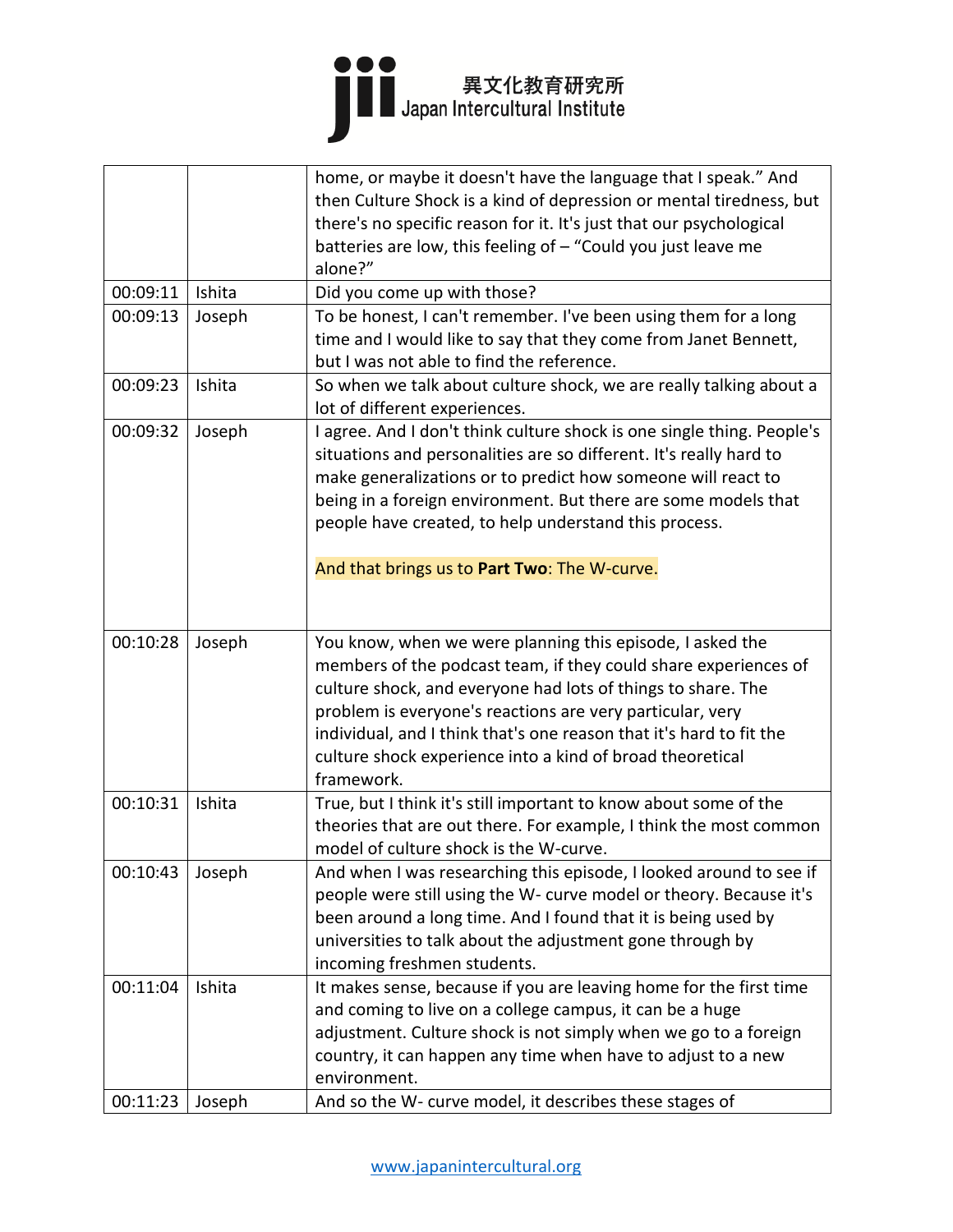

|          |        | adjustment to a new environment.                                       |
|----------|--------|------------------------------------------------------------------------|
| 00:11:31 | Ishita | It's called the W-curve because it's shaped like a W. So it starts up  |
|          |        | on the left, goes down up again in the middle down again, and          |
|          |        | then finally up on the right.                                          |
| 00:11:46 | Joseph | And so the high point on the left is the honeymoon phase. When         |
|          |        | everything in the new environment is interesting and exciting after    |
|          |        | a time that it dips down and you have a culture shock crisis where     |
|          |        | your mood or your energy is low. So that's like your snow story,       |
|          |        | Right?                                                                 |
| 00:12:05 | Ishita | Right. I remember looking at myself in the mirror one morning and      |
|          |        | thinking, "If I die in this cold snowy dark morning, my family and     |
|          |        | friends won't even know!"                                              |
| 00:12:18 | Joseph | Oh, that is really extreme!                                            |
|          |        |                                                                        |
| 00:12:21 | Ishita | I know, right?                                                         |
| 00:12:23 | Joseph | But, but I have to say, I went to France in my thirties. I had already |
|          |        | lived in other countries. I had travelled quite a bit. I was taking    |
|          |        | French classes. I was making friends there, but still after two        |
|          |        | months, I also had this down period where I, I lost interest in        |
|          |        | seeing Paris. I'd lost interest in studying.                           |
|          |        | I was staying at home and reading whatever books were on the           |
|          |        | shelf. And I remember feeling guilty. I had been anticipating this     |
|          |        | for so long and I felt I should be out exploring the city. But I just  |
|          |        | felt kind of, you know, blah!                                          |
| 00:13:03 | Ishita | That definitely sounds like culture shock.                             |
|          |        |                                                                        |
| 00:13:07 | Joseph | But in fact, I didn't even realize it at the time. In spite of my      |
|          |        | intercultural theory that I had learned, I just felt like I was being  |
|          |        | lazy.                                                                  |
|          |        |                                                                        |
|          |        |                                                                        |
| 00:13:20 | Ishita | So true, we often don't notice culture shock, and can be so hard       |
|          |        | on ourselves. So the W-curve goes back up in the middle as we          |
|          |        | adjust to the new environment, did that happen to you?                 |
| 00:13:33 | Joseph | Yes. After another month or two, I did feel like my usual self again,  |
|          |        | and I did really enjoy my life in Paris.                               |
| 00:13:41 | Ishita | The W-curve also predicts that you feel another honeymoon              |
|          |        | when you return to your home. I guess you return to Tokyo.             |
| 00:13:52 | Joseph | That's right. But I did not feel a honeymoon phase back in Tokyo. I    |
|          |        | immediately went into a kind of negative re-entry shock. I noticed     |
|          |        | all of the things that I didn't like about Tokyo and all of the things |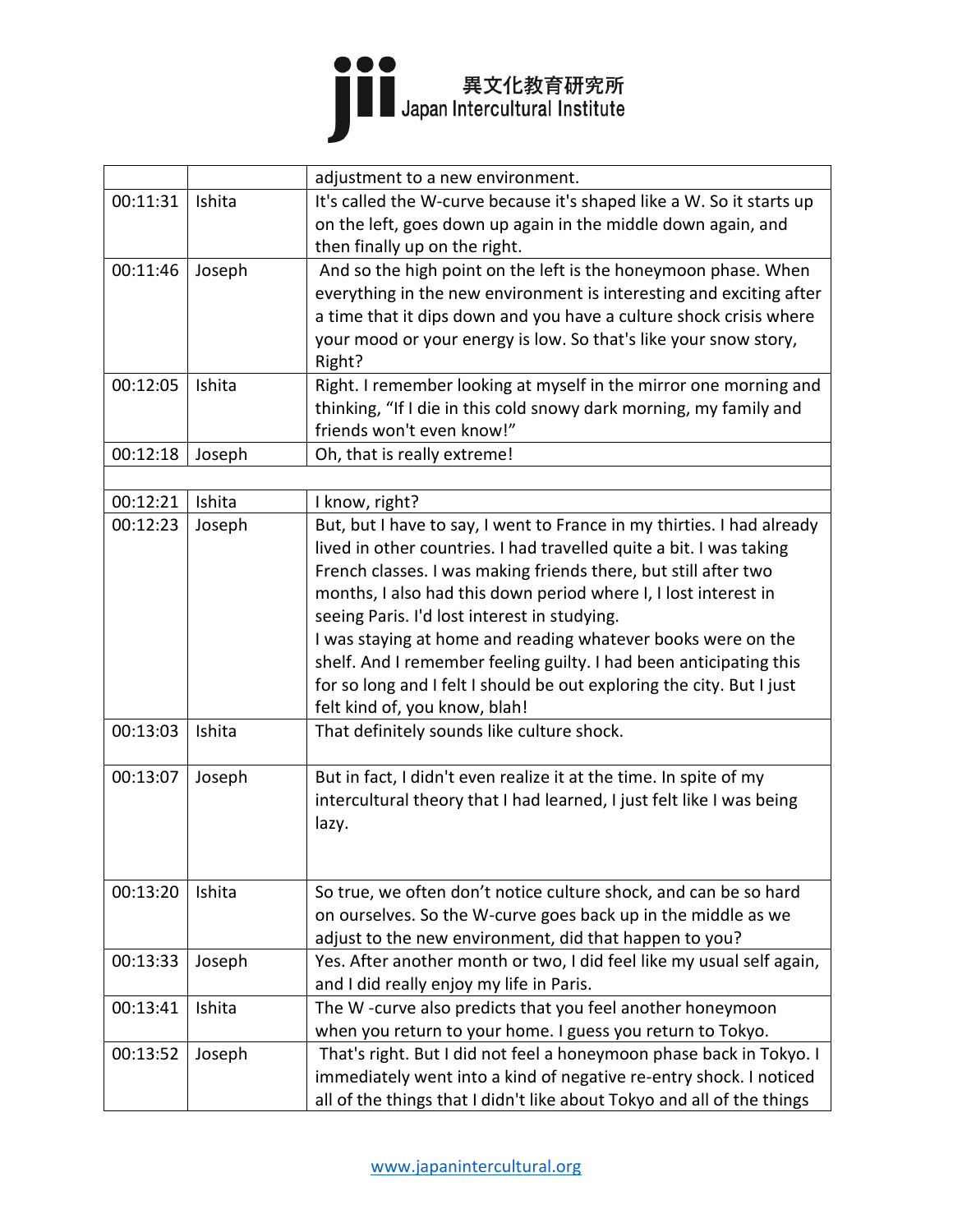

|          |        | that I missed about Paris.                                                  |
|----------|--------|-----------------------------------------------------------------------------|
| 00:14:07 | Ishita | So neither of our experiences was just like the W- curve, but it's          |
|          |        | more of a guideline than a prediction.                                      |
| 00:14:15 | Joseph | And of course everyone's experience is different, which is why I            |
|          |        | thought we should ask our podcast team member, Daniel, what he              |
|          |        | thinks about all of this, because he has lived all over the world and       |
|          |        | is probably the most travelled of any of us and has worked with a           |
|          |        | lot of international people.                                                |
| 00:14:36 | Ishita | So we asked him to first share a bit about his international                |
|          |        | experience.                                                                 |
| 00:14:46 | Daniel | In a nutshell, my experience was as a student, as a newspaper               |
|          |        | correspondent, as a tourist guide and as a delegate for the                 |
|          |        | international committee of the Red Cross.                                   |
|          |        | The times I lived abroad was first in Holland and then China,               |
|          |        | Japan, India, Sri Lanka. I spent some time in Jordan, in Nairobi and        |
|          |        | Africa, and then in central America, Mexico, Colombia, I think most         |
|          |        | of these places I stayed a year, or maybe sometimes two years,              |
|          |        | maximum was four years.                                                     |
|          |        | At some point I always experienced their culture shock. There was           |
|          |        | always one moment where I was totally fed up. I was really fed up.          |
|          |        | in Japan I was fed up because, the doors were too small. I was              |
|          |        | banging my head. In China, I was fed up by the system. I thought, I         |
|          |        | had lost all my individuality. In Mexico city, I was fed up with the        |
|          |        | pollution and traffic jams. In Arabic countries, I was fed up by the        |
|          |        | people always changing their minds at the last minute, and so on            |
|          |        | and so on.                                                                  |
|          |        | So yeah, it never really disappears. I mean, culture shock can come         |
|          |        | back any moment, anytime you're abroad, there's no permanent                |
|          |        | cure for it. But maybe with time passing you just start to realize,         |
|          |        | hey, that's just normal. It's part of it. It's part of the cycle of getting |
|          |        | adapted to a new place. And there's nothing big to worry about.             |
| 00:16:28 | Ishita | Daniel also spoke about what he had noticed when working with               |
|          |        | expatriates and migrants.                                                   |
| 00:16:41 | Daniel | The experience of culture shock is very different. Whether you are          |
|          |        | voluntarily going abroad, or whether you are forced to leave home           |
|          |        | because of economic difficulties or political issues and so on. So          |
|          |        | usually people who are voluntary they tend to have a culture                |
|          |        | shock after the initial period, which we also call the honeymoon.           |
|          |        | Now, this is completely different for people who are forced                 |
|          |        | migrants, people who are obliged to leave their home country. I've          |
|          |        | met Iraqi and Syrian refugees in Europe and in Jordan and these             |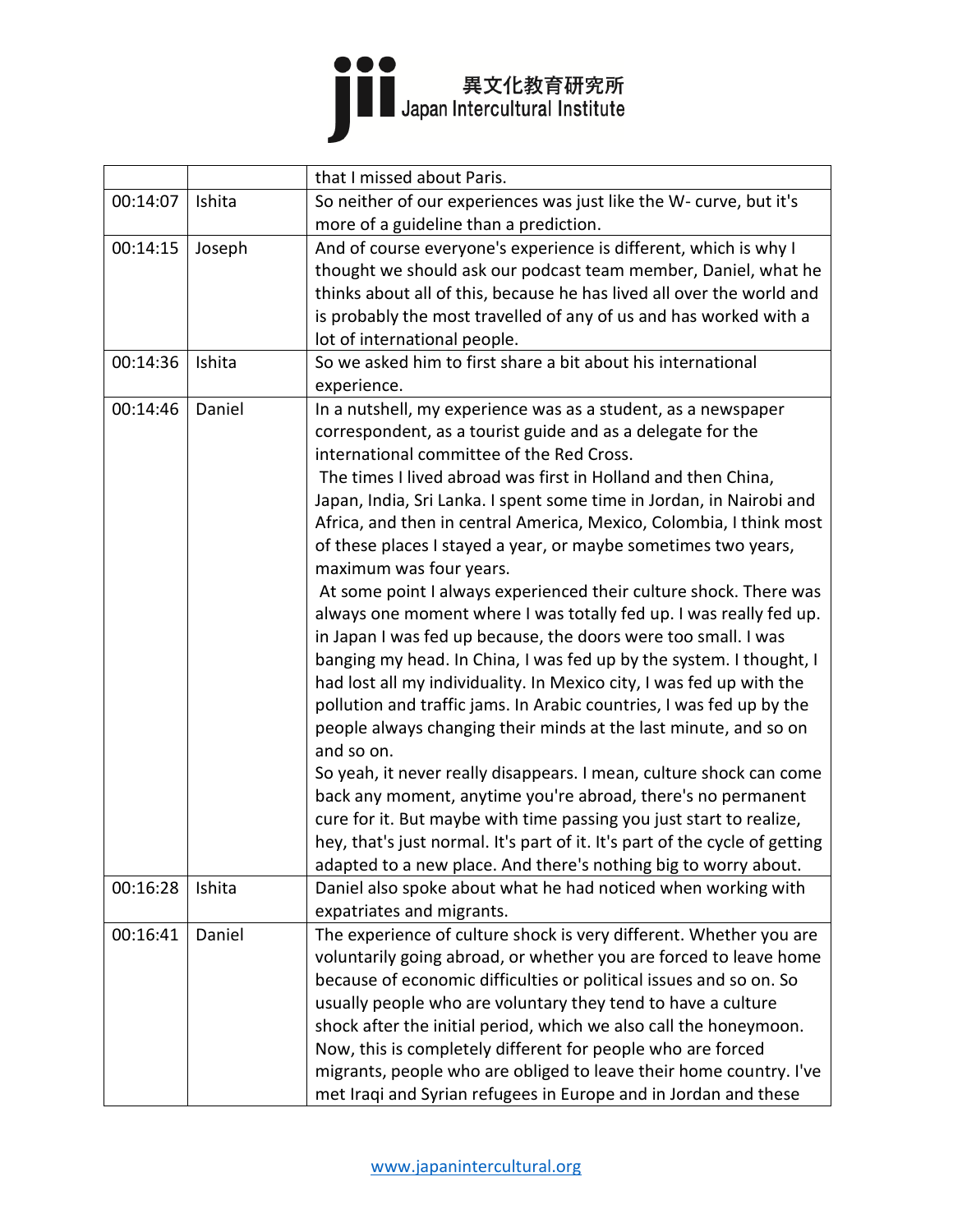|          |        | people from one day to another, they lose their job, they lose        |
|----------|--------|-----------------------------------------------------------------------|
|          |        | their status, they lose their friends and all this because they were  |
|          |        | forced to leave.                                                      |
|          |        | They find themselves in small places, temporary shelters with         |
|          |        | their family all together. Sometimes they work as taxi drivers way    |
|          |        | below their usual level of education. So yeah, the difference is      |
|          |        | vast.                                                                 |
| 00:17:52 | Ishita | And we asked him what advice he would give.                           |
| 00:17:56 | Daniel | It is difficult to give a general advice how to cope with culture     |
|          |        | shock, a psychologist once told me if you go abroad and you           |
|          |        | prepare to have a culture shock, pack a five senses first aid kit.    |
|          |        | First aid kit contains five objects, one for each sense.              |
|          |        | So a photograph of someone who you feel very close connection,        |
|          |        | sounds from home or the voice of someone from home, a typical         |
|          |        | candy or chewing gum or something with a taste you can only find      |
|          |        | in your home place and maybe something for the smell and then         |
|          |        | just smell it when you feel a little bit tired or down, and this will |
|          |        | give you a few seconds vacation at home. And then the last one is     |
|          |        | the sense of touch. So maybe, a piece of cloth, a stone, a piece of   |
|          |        | wood, which comes from a place connected to your home. And if         |
|          |        | you feel really bad after a big culture shock, open the box, open     |
|          |        | the first aid box and use these objects, and yes, get home just       |
|          |        | mentally for 10, 15 minutes, have a good sleep. And you're fit for    |
|          |        | the next day.                                                         |
| 00:19:18 | Ishita | Wow. I love the idea of the first aid kit. A whiff of familiarity     |
|          |        | through the five senses.                                              |
| 00:19:26 | Joseph | Because we experience the world with our whole body. And that's       |
|          |        | another reason why these experiences touch us so deeply. And it's     |
|          |        | also white culture shock can also have serious mental health          |
|          |        | consequence.                                                          |
| 00:19:40 | Ishita | And that brings us to Part Three: There's more to life than           |
|          |        | happiness.                                                            |
|          |        |                                                                       |
|          |        |                                                                       |
|          |        | So we said that culture shock is not a single thing. But at the level |
|          |        | of cognition, what is happening?                                      |
|          |        |                                                                       |
| 00:20:01 | Joseph | Our mind and bodies are complex. And so there's a lot going on.       |
|          |        | But one thing that certainly happens is something called ego          |
|          |        | depletion.                                                            |
| 00:20:12 | Ishita | As I understand it, ego depletion is when our conscious problem-      |
|          |        | solving part of our mind gets overloaded. We lose willpower and       |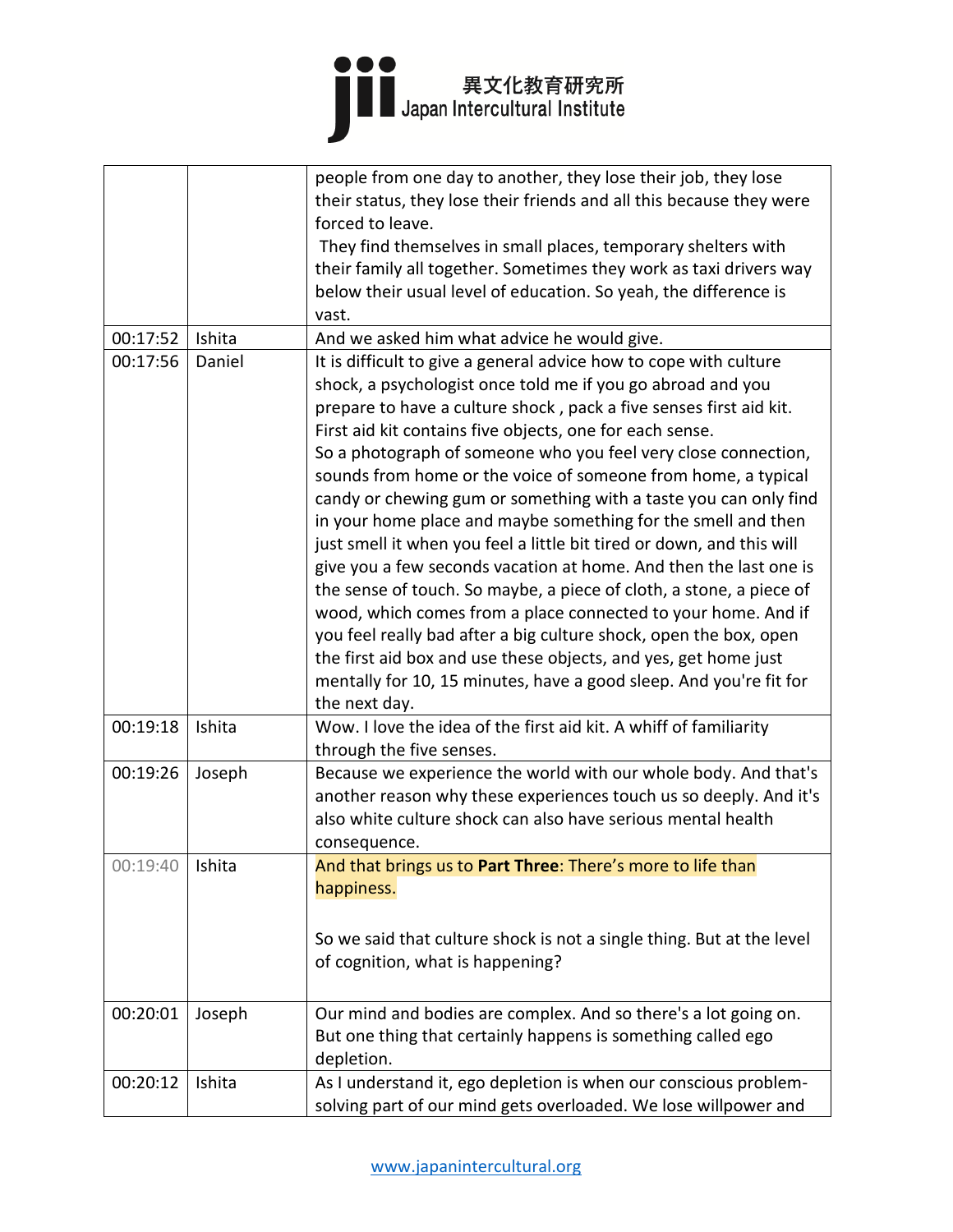|          |        | easily feel irritated. It doesn't happen only when we are in a                   |
|----------|--------|----------------------------------------------------------------------------------|
|          |        | foreign environment. It's why we feel so exhausted after a test.                 |
|          |        | And why, when we are tired, after a long day's work, it's harder to              |
|          |        | resist grabbing a cookie when we get home.                                       |
| 00:20:40 | Joseph | Exactly. You just want that cookie! And then in addition to that, as             |
|          |        | Kalervo Oberg pointed out, Being in a foreign environment is tiring              |
|          |        | also because our intuitive mind, our automatic mental autopilot                  |
|          |        | must adjust to new mental habits.                                                |
| 00:21:02 | Ishita | That's what he was referring to when he talked about losing the                  |
|          |        | signs and symbols of social intercourse. In a foreign country,                   |
|          |        | especially if we don't speak the language well, we are often                     |
|          |        | ignorant and helpless.                                                           |
| 00:21:18 | Joseph | Totally! Just going to the supermarket can be stressful. You know,               |
|          |        | what do you do when the cashier speaks to you, and you don't                     |
|          |        | understand.                                                                      |
| 00:21:26 | Ishita | So our problem solving mind goes into overdrive, trying to figure                |
|          |        | things out. And our unconscious autopilot eventually gets                        |
|          |        | overloaded too, with new patterns. So culture shock is not just                  |
|          |        | feeling down a little bit. It can create serious stress.                         |
| 00:21:48 | Joseph | And that's recognized in the psychology literature as well, which                |
|          |        | categorizes a culture shock as an adjustment disorder, which is                  |
|          |        | caused by changes or stress in our life. So for example, the Mayo                |
|          |        | clinic on, their website describes adjustment disorder as a "stress-             |
|          |        | related condition caused by a stressful or unexpected event".                    |
| 00:22:12 | Ishita | So when I life situation changes, it can create stress, which makes              |
|          |        | sense such as when we lose our job or move to a different city or                |
|          |        | have a loved one die. These can bring about really big changes,                  |
|          |        | which can be hard to cope with and can have serious psychological                |
|          |        | symptoms.                                                                        |
| 00:22:35 | Joseph | Yes on the website, they have this list of symptoms such as feeling              |
|          |        | sad, hopeless, or not enjoying things you used to enjoy, frequent                |
|          |        | crying, worrying, or feeling anxious, nervous, jittery, or stressed              |
|          |        | out. Trouble sleeping, lack of appetite, difficulty concentrating,               |
|          |        | feeling overwhelmed, difficulty functioning in daily activities,                 |
|          |        | withdrawing from social supports, avoiding important things such                 |
|          |        |                                                                                  |
|          |        | as going to work or paying bills or even suicidal thoughts or<br>behavior.       |
| 00:23:16 |        |                                                                                  |
|          | Ishita | That is quite a list. Have you known people who've had these kinds<br>of things? |
|          |        |                                                                                  |
| 00:23:23 | Joseph | Well, I have, I work a lot with students who are studying abroad                 |
|          |        | and I've seen students who need to return to the home country                    |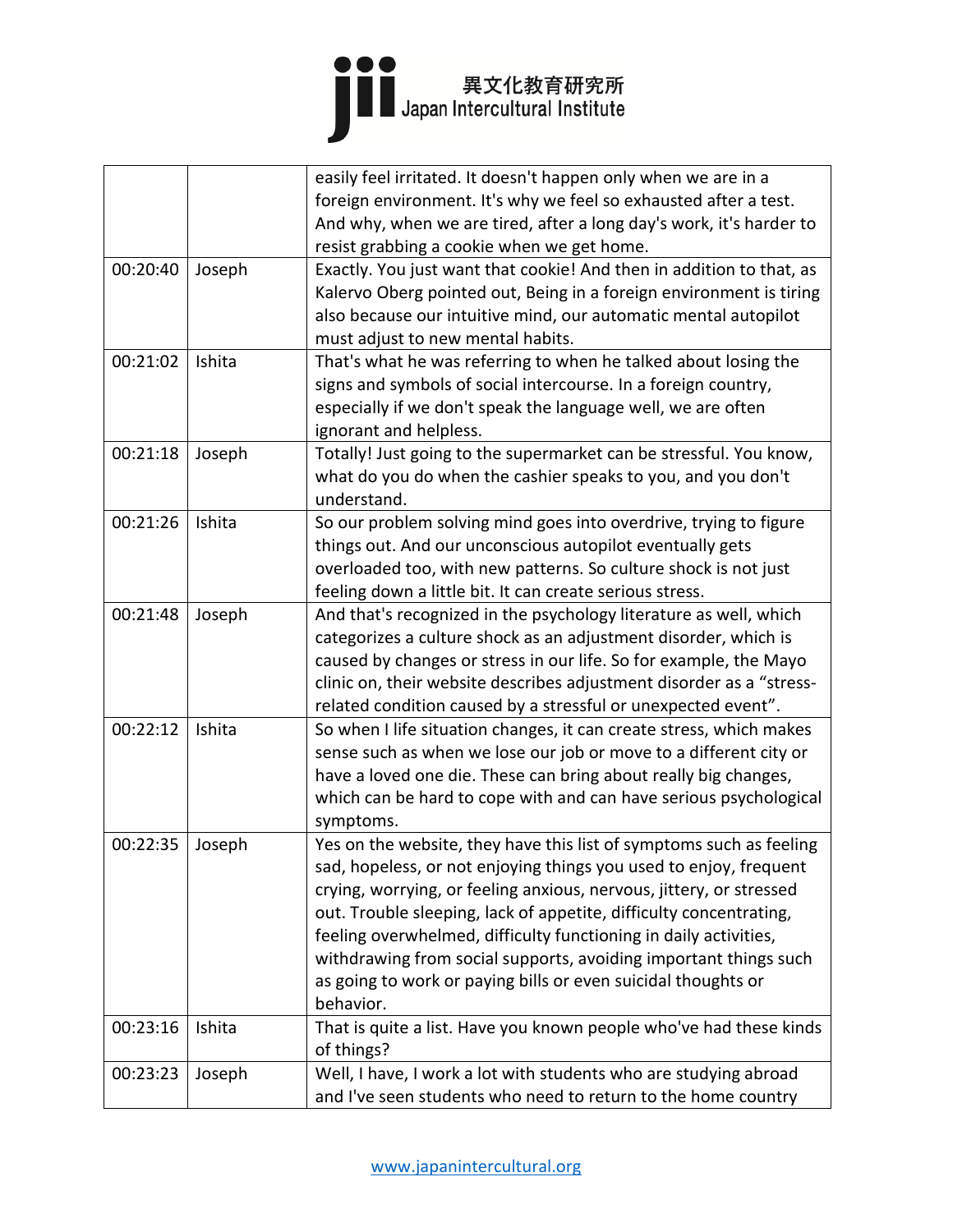|          |        | because they've been suffering from feelings of depression and<br>anxiety. I knew one person who arrived in Paris for a study abroad,<br>except that she hadn't made a hotel reservation before arriving.<br>She got in a taxi, found out that it was a holiday weekend. Couldn't<br>find any rooms available. She got so anxious and so stressed. She<br>told the taxi driver to take her back to the airport and she caught a<br>flight home. There is a happy ending to that story. She spent a few<br>days back home. She then went back to France and she had a<br>wonderful experience.<br>So that is a slight reminder, you know, even when it feels terrible,<br>we do adjust and human beings can really handle new experiences<br>once they get used to them. |
|----------|--------|-------------------------------------------------------------------------------------------------------------------------------------------------------------------------------------------------------------------------------------------------------------------------------------------------------------------------------------------------------------------------------------------------------------------------------------------------------------------------------------------------------------------------------------------------------------------------------------------------------------------------------------------------------------------------------------------------------------------------------------------------------------------------|
| 00:24:14 | Ishita | Right. And to think of migrants and refugees, the stresses that can<br>be extremely traumatic. If it's hard for a study abroad student to<br>get used to Paris, imagine what it's like to escape from a war zone,<br>perhaps losing one's home and loved ones, and then finding<br>yourself in a new country, having to adapt to life there.                                                                                                                                                                                                                                                                                                                                                                                                                            |
| 00:24:39 | Joseph | It's important for anyone working in this area to recognize that<br>simply providing food and shelter to someone is just a minimum<br>first step, migrants often need a great deal of support. One meta<br>study found that 15% of migrants experienced depression. And of<br>course this may be in addition to trauma that they have<br>experienced in their home country or while migrating.                                                                                                                                                                                                                                                                                                                                                                          |
| 00:25:04 | Ishita | So let's get back to the question of advice. What should we keep in<br>mind when dealing with this adjustment stress?                                                                                                                                                                                                                                                                                                                                                                                                                                                                                                                                                                                                                                                   |
| 00:25:14 | Joseph | Well, I find that question tricky, you know, for my students who<br>are studying abroad, I have two contradictory pieces of advice.<br>One is that by going out of our comfort zone, we're likely to have a<br>more enriching and deeper experience, but at the same time, you<br>need to manage your stress and don't overdo it.                                                                                                                                                                                                                                                                                                                                                                                                                                       |
| 00:25:34 | Ishita | And just knowing that there's nothing wrong with you can be very<br>helpful. Most people will probably start to feel better before long.                                                                                                                                                                                                                                                                                                                                                                                                                                                                                                                                                                                                                                |
| 00:25:44 | Joseph | And my feeling is if you feel overwhelmed, often it's a good idea to<br>retreat, to a more familiar environment, to recover your sense of<br>normal and reach out to people that you know, when you are<br>ready to venture out again, you'll feel much better.<br>And of course, get help if you need it.<br>So with that in mind, in preparation for this episode, I wanted to<br>learn a bit more about the psychology of adjustment. And so I had<br>a conversation with Cheryl Forster.                                                                                                                                                                                                                                                                            |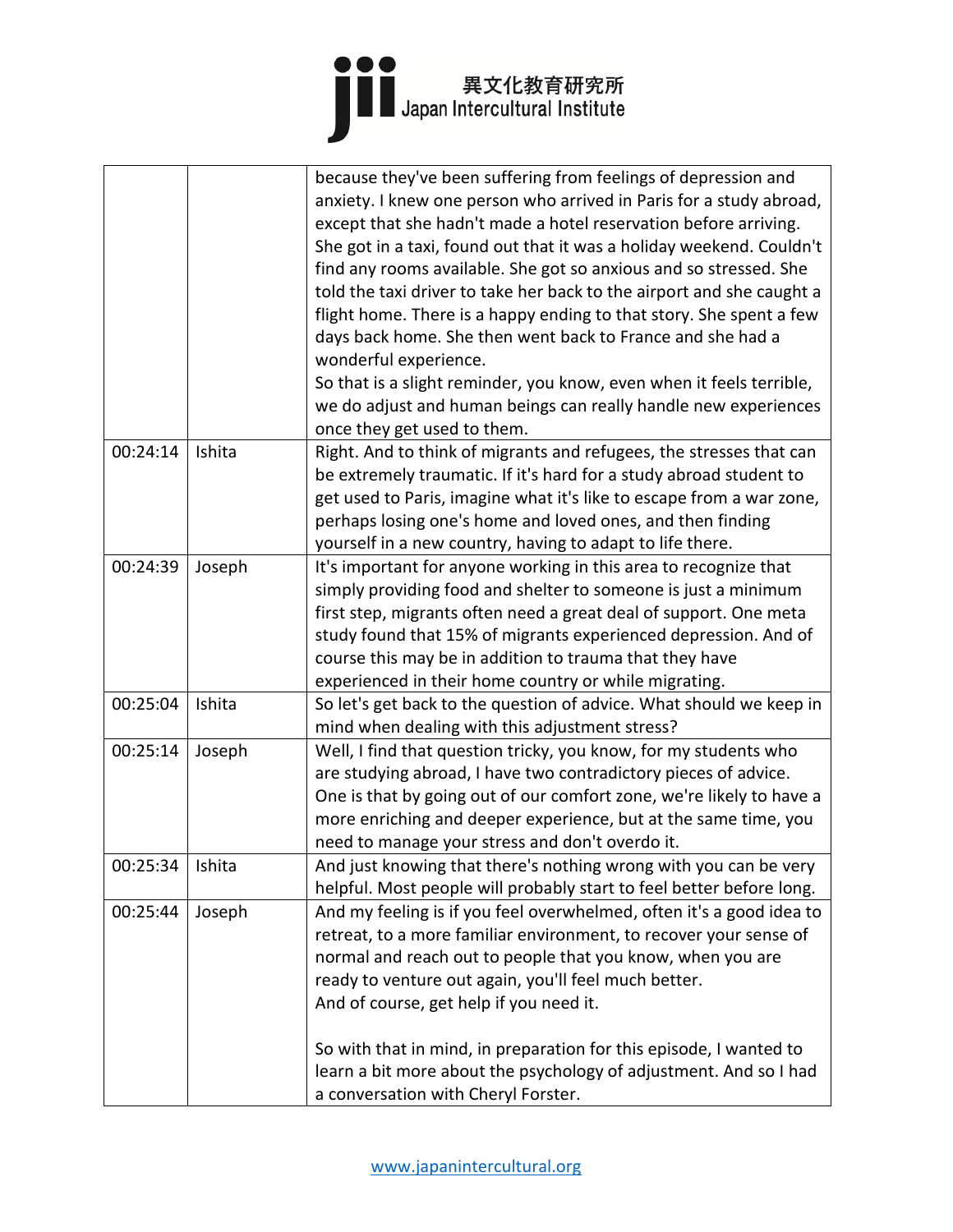| 00:26:15 | Ishita | I remember Cheryl from the JII learning circle, and I think when         |
|----------|--------|--------------------------------------------------------------------------|
|          |        | she was in the Mind, Brain and Culture Masterclass, she woke up          |
|          |        | at 4:30 AM to participate.                                               |
| 00:26:27 | Joseph | That's right. And she's on the west coast of the United States.          |
|          |        | She's the coordinator of the diversity and psychology program at         |
|          |        | Portland state university. And in our conversation, she said a           |
|          |        | couple of things that really stood out for me. One thing she's           |
|          |        | talked about was that finding meaning is more important than             |
|          |        | finding happiness.                                                       |
| 00:26:49 | Ishita | That sounds beautiful. You need to explain more though.                  |
| 00:26:54 | Joseph | Well, she talked about the fact that people like to feel good. And       |
|          |        | so, we associate happiness with positive emotion, but research           |
|          |        | into resilience, which is the ability to deal with adversity finds that, |
|          |        | and these are Cheryl's words, "If you chase happiness, you tend to       |
|          |        | end up less happy. When we focus on meaning, we end up with              |
|          |        | more life satisfaction."                                                 |
| 00:27:25 | Ishita | Isn't that so true for intercultural experiences? If you go abroad       |
|          |        | thinking you're going to have a fun and exciting time all the time,      |
|          |        | you can be really disappointed. But if you start with the                |
|          |        | assumption that you're going on an exploration that might                |
|          |        | challenge you. And what you're looking for is a meaningful               |
|          |        | experience, you are much more able to turn challenges into               |
|          |        | growth.                                                                  |
| 00:27:53 | Joseph | And along those lines, Cheryl also told me about the work of Dr.         |
|          |        | Arielle Schwartz, who I wasn't familiar with, but her practice           |
|          |        | focuses on the qualities that are important for coping with life's       |
|          |        | challenges. So she emphasizes resilience and she says "People            |
|          |        | who are resilient, tend to be flexible in the way they think about       |
|          |        | challenges, and flexible in the way they react emotionally to            |
|          |        | stress. Many are able to accept what they cannot change to learn         |
|          |        | from failure, to use emotions like grief and anger, to fuel              |
|          |        | compassion and courage, and to search for opportunity and                |
|          |        | meaning in diversity."                                                   |
| 00:28:35 | Ishita | And so true that the challenges of culture shock or adjustment           |
|          |        | stress or whatever we call it, can be a chance to develop resilience     |
|          |        | and have deeply meaningful experiences.                                  |
| 00:28:49 | Joseph | Even if they don't always feel good.                                     |
| 00:28:53 | Ishita | Right. And on that positive note, perhaps we should end the              |
|          |        | episode here.                                                            |
| 00:28:59 | Joseph | You're probably right. Although as usual, I feel we just have begun      |
|          |        | to scratch the surface.                                                  |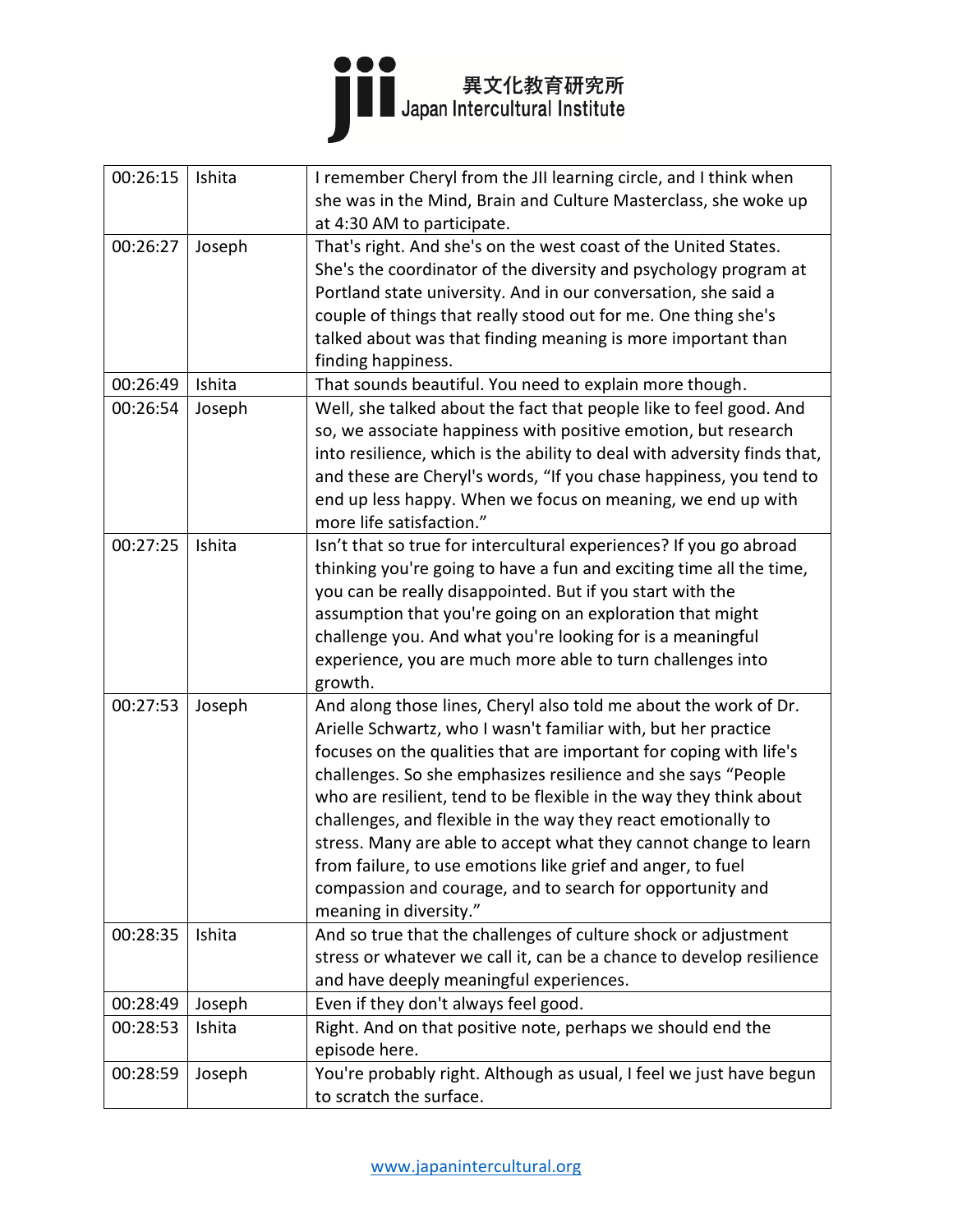#### ●●●<br>■■ Japan Intercultural Institute

| 00:29:06 | Ishita | We haven't talked about the Oz moment, or the cognitive impact        |
|----------|--------|-----------------------------------------------------------------------|
|          |        | of foreign experiences or the psychological resistance to cultural    |
|          |        | differences.                                                          |
| 00:29:17 | Joseph | I guess we'll just have to keep making more podcasts.                 |
| 00:29:20 | Ishita | That is it. Well, it was great fun making this one with you.          |
| 00:29:25 | Joseph | Yes, it was.                                                          |
| 00:29:26 | Ishita | We've drawn on a number of sources today                              |
| 00:29:29 | Joseph | Indeed. We have, we were referring to the work of Kalervo Oberg       |
|          |        | and his 1960 article culture shock adjustment to new cultural         |
|          |        | environments published in practical anthropology. Also we             |
|          |        | referred to the work of Janet Bennett, her chapter "Transition        |
|          |        | Shock: Putting culture shock in perspective" appears in "Basic        |
|          |        | Concepts of Intercultural Communication. And I would just like to     |
|          |        | mention that Janet recently passed away. She has been a shining       |
|          |        | light of insight, in our field, a key figure with the intercultural   |
|          |        | communication Institute and just a marvelous, wonderful human         |
|          |        | being And she will be sorely missed.                                  |
|          |        | We also referenced the article "Prevalence of Depression among        |
|          |        | Migrants", a systematic review and meta-analysis from the             |
|          |        | International Journal of Environmental Research and Public Health     |
|          |        | by Shia and Wilson et.al. And you can check out the article           |
|          |        | "There's More to Life than Being Happy" by Emily Esfahani Smith       |
|          |        | in the Atlantic Magazine, the Schwartz quote, which Cheryl passed     |
|          |        | onto me was a summary of Southwick and Charney. I'd like to give      |
|          |        | a special thanks to Daniel Glinz for sharing his culture shock        |
|          |        | experiences, and Cheryl Forster for her input on resilience. Keep     |
|          |        | up the great work Cheryl and see you at another JII event.            |
| 00:31:05 | Ishita | And you should mention Joseph that JII's learning circle is country   |
|          |        | focused on bias. You can join in by becoming a member of JII.         |
| 00:31:15 | Joseph | That's a great idea. Please become a member of JII to support the     |
|          |        | work we do. We have a great community there                           |
| 00:31:22 | Ishita | Indeed.                                                               |
| 00:31:24 | Joseph | Also, thanks to the rest of the podcast team, Yvonne van der Pol,     |
|          |        | Zeina Matar, the magic sound man, Robinson Fritz, and everyone        |
|          |        | who supports this podcast as a member of JII. The deep culture        |
|          |        | podcast is sponsored by the Japan intercultural Institute, an         |
|          |        | educational NPO dedicated to intercultural education and              |
|          |        | research.                                                             |
|          |        | I am Joseph Shaules, the director of JII. And finally, thanks so much |
|          |        | to you Ishita it is always a pleasure to spend time with you like     |
|          |        | this.                                                                 |